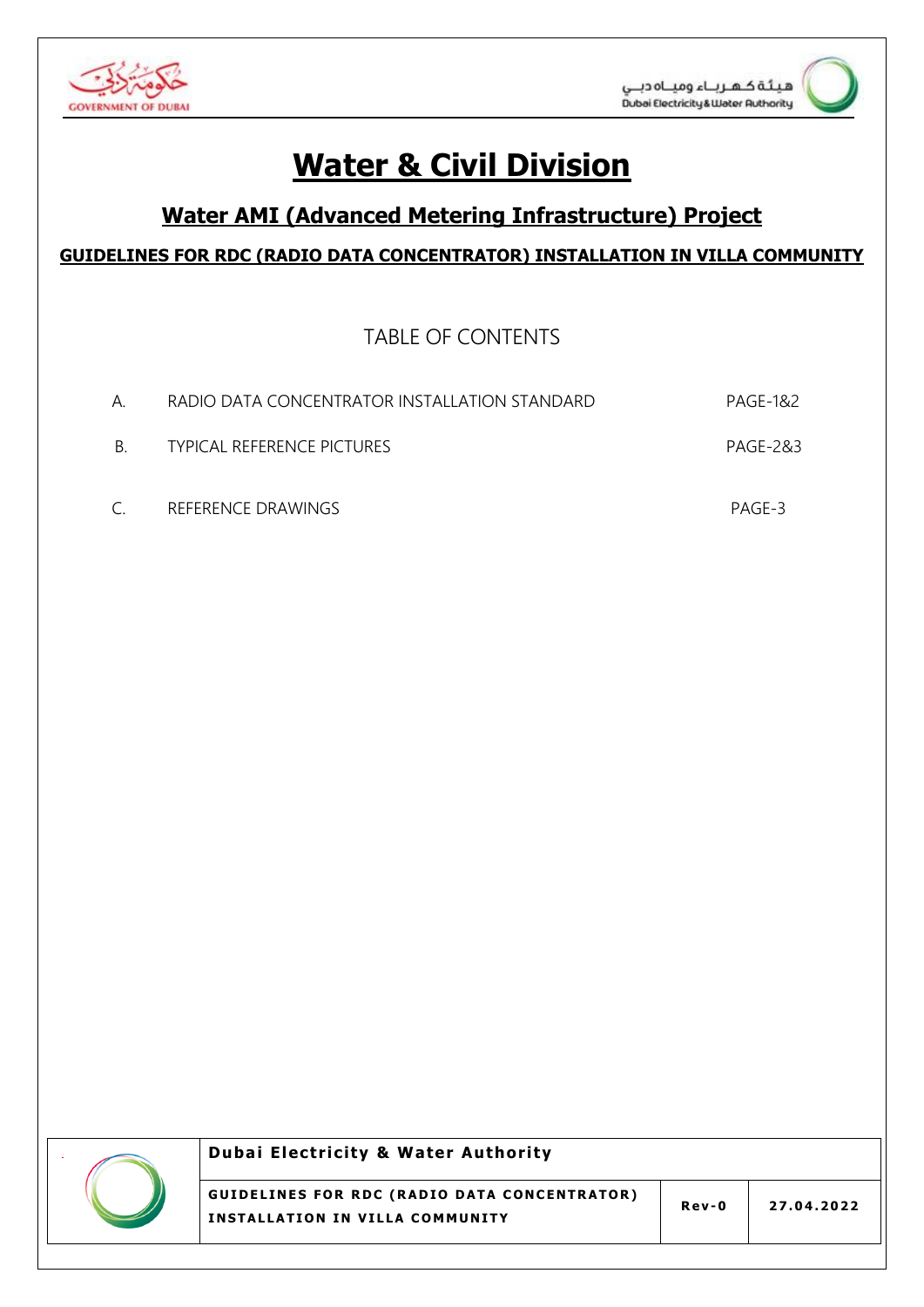

#### **RADIO DATA CONCENTRATOR INSTALLATION STANDARD**

- 1. Developers are required to allocate a plot of land having dimensions, 2m X 2m (LXW) adjacent to each pocket substation in the community for installation of AMI communication antenna on a high GI pole.
- 2. The installation of precast RCC foundation and associated excavation, levelling, backfilling and compaction works shall be in line with the typical installation Drawing: PEW-PL-21-774.
- 3. This area shall be properly reinstated with curbstones, interlocks and secured with U-shaped steel bollards.
- 4. A GI pole of 16-meter high shall be erected on the aforementioned foundation as proposed in the Drawing: PEW-PL-21-771 and as approved by the DEWA AMI team.
- 5. Necessary manpower and machinery shall be provided to install antennas, accessories on the pole and to pull RF cables.
- 6. Single pole is sufficient if the community area is about 500 square meters. Two or more poles are required if the community area is more than 500 square meters to create multiple communication zones overlapping each other by about 20 meters to eliminate dead zones.
- with a cross sectional area of 50 Sq. mm shall be connected to the lightning arrester and the earth 7. Pole shall be installed with lightning arrester (ABB Furse or similar brand, Air Rod standard: BS EN 50164-2, UL96 (RA215, RA225) with base (Air Rod Base standard: IEC/BS EN 62561-1 (SD105-H), BS EN 62561-1 (SD003-H), UL96 (SD105-H) at the top. An insulated stranded copper conductor rod inside the earth pit with suitable clamps at both ends.
- 8. An earth pit with solid copper earth rods shall be provided in each plot for lightning arrester.
- 9. Ground resistance for the earth rod shall be less than 2 ohms. A 100mm dia uPVC sleeve shall be extended from pole foundation precast to the earth pit for earth cable routing.
- 10. A separate earth pit shall be provided for structure grounding of the pole with ground resistance less than 2 ohms.
- 11. A Precast foundation shall be fixed as proposed in the Drawing: PEW-PL-21-776 for mounting RDC cabinet. The foundation shall have four Ø10mm, 90mm Stainless steel long threaded anchor bolts for securely fastening the cabinet. The second 100mm uPVC sleeve from pole foundation precast shall be extended up to the cabinet foundation for routing of RF cables from the antenna.
- 12. Front opening of the cabinet foundation shall be covered with 1mm thickness SS sheet and fixed with 4 numbers of M6 wedge anchor bolts.
- 13. 50mm heavy duty uPVC sleeve with pulling rope shall be laid from the cabinet foundation up to the DEWA Pocket substation for power cable routing. The conduit shall enter the pocket substation through the cable entry opening.
- 14. GRP cabinet shall be installed as per the standard installation Drawing: PEW-PL-21-775.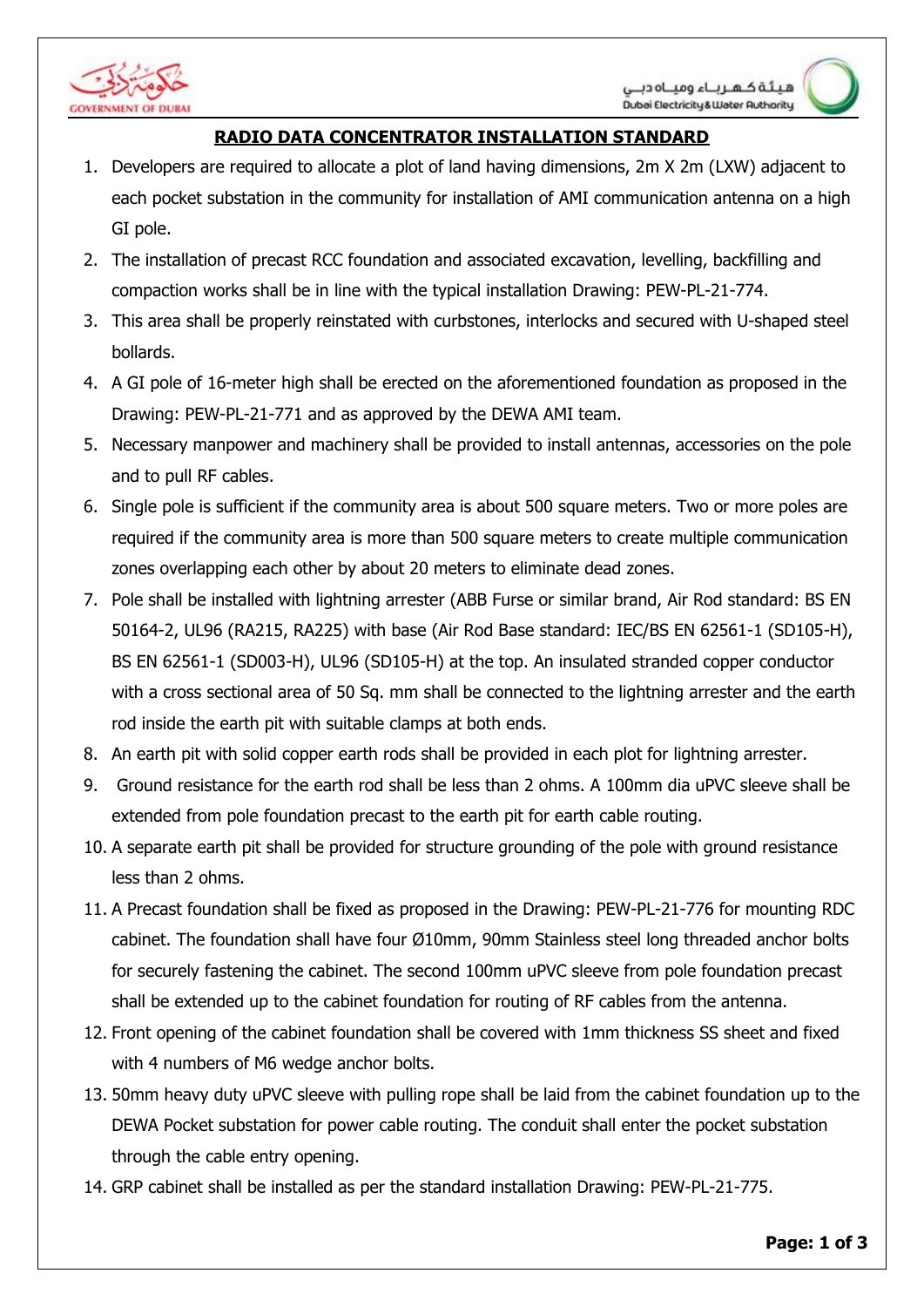

- 15. LV power cable (Armored, 3X4 SQMM) shall be installed from DEWA PK to GRP cabinet with proper gland and termination.
- 16. DEWA AMI team shall be consulted during the design approval and invited for site inspection at every stage during the construction and installation work to avoid any discrepancy.
- 17. Detailed shop drawing shall be submitted for DEWA approval before the commencement of work.

## A. TYPICAL REFERENCE PICTURES



Pole & Cabinet



Interlock



Cabinet



Precast